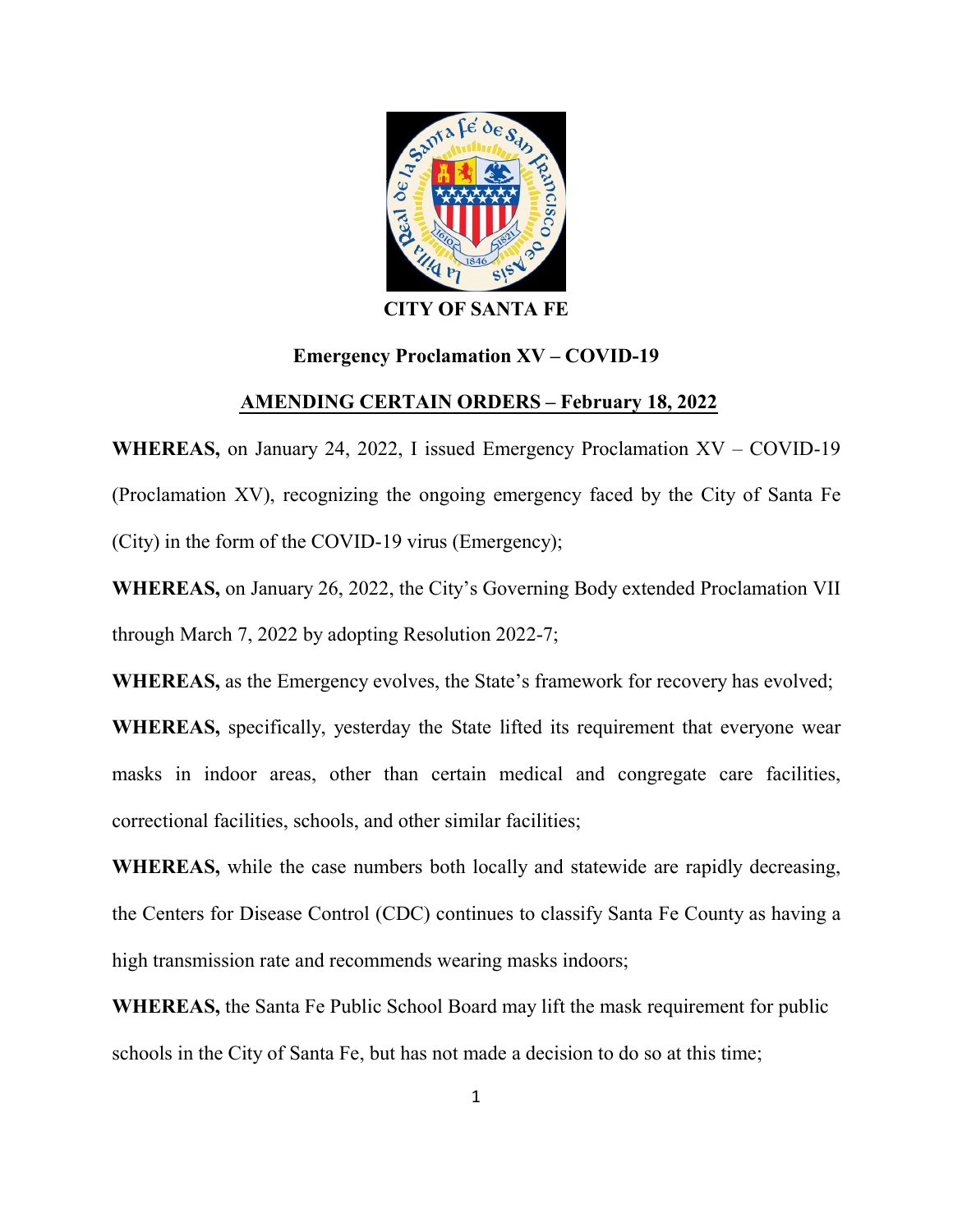WHEREAS, the Federal Mask Transit Requirement remains in place through at least

March 18, 2022, which includes our Santa Fe Trails and Airport; and

WHEREAS, there continues to be a need to stay vigilant, given the rapidly evolving state of the Emergency.

THEREFORE, due to the circumstances identified above, I order the following amendments to the existing Orders, effective for the duration of the proclaimed emergency, unless rescinded or modified earlier:

- A. Masks are highly encouraged, but no longer required, in all the City's facilities and vehicles, other than senior centers, buses, transit stations, the airport, and indoor locations in which the City's Youth Programs take place, where masks are still required; and
- B. The City Manager shall ensure that the City continues to supply masks, hand sanitizer, and gloves; encourage sanitization; maintain facility sanitation stations, and evaluate facility modifications that may assist in reducing the spread of COVID-19; and
- C. The City Manager shall also continually evaluate and review the City's policies and practices, taking into account local transmission rates.

All other Orders remain in place.

I also encourage Santa Fe residents and employees to continue to take measures to maintain their safety and health.